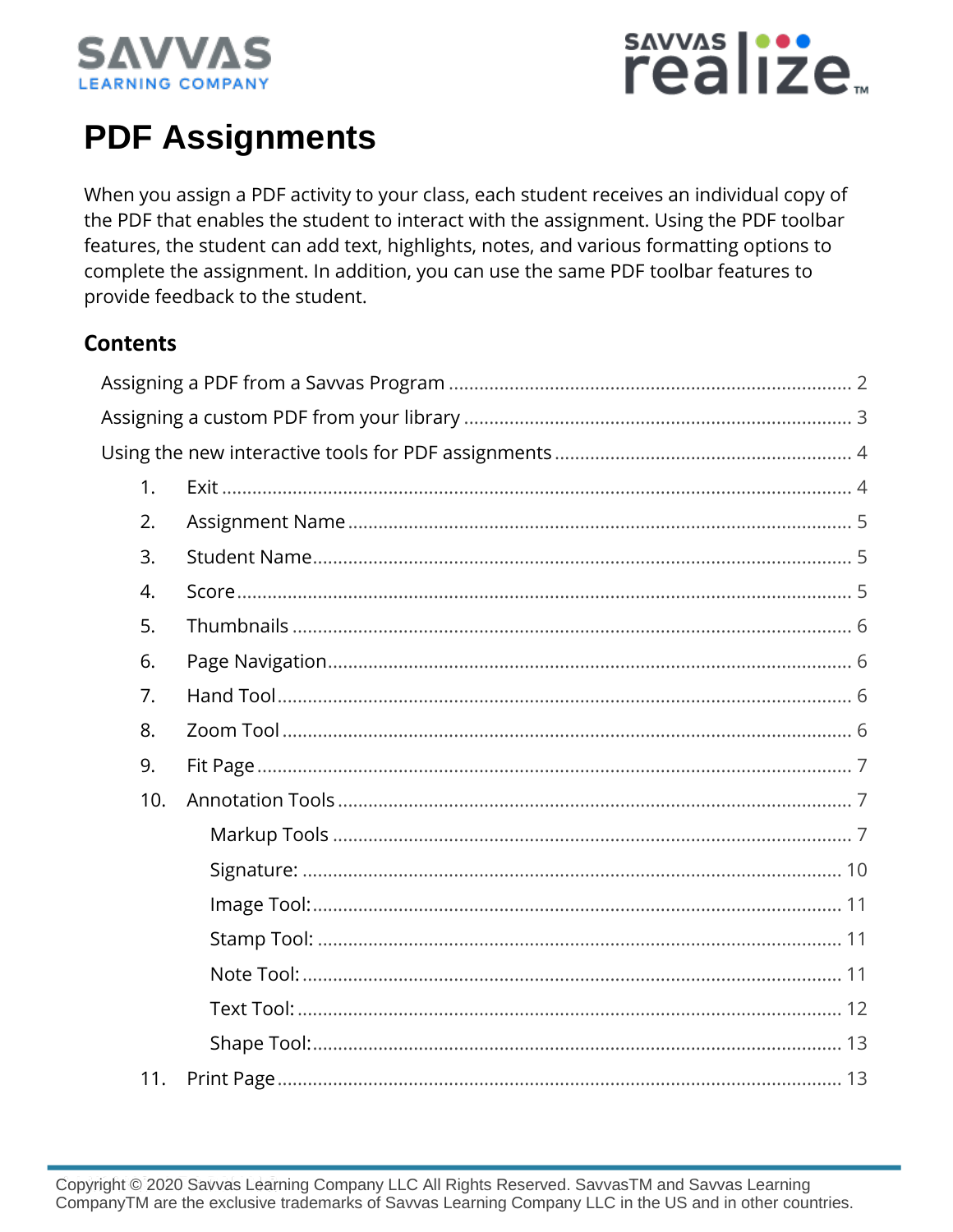

# sayyas |...<br>realize...

# **Assigning a PDF from a Savvas Program**

Assign content to your class, groups, or individual students using all of the accompanying materials in your programs. Locate content by selecting a program using the steps below, by browsing all content, or by choosing custom content from your library.



Navigate to the PDF document you would like to assign. Under the activity name, click **Assign**.

In the **Create an assignment box**, enter a **Title**, **Start Date**, **Due Date**, and optionally add **Instructions**. Enter the name of the class, group, or student you want to assign to by using smart search. Click **Assign** to finish.

Copyright © 2020 Savvas Learning Company LLC All Rights Reserved. SavvasTM and Savvas Learning CompanyTM are the exclusive trademarks of Savvas Learning Company LLC in the US and in other countries.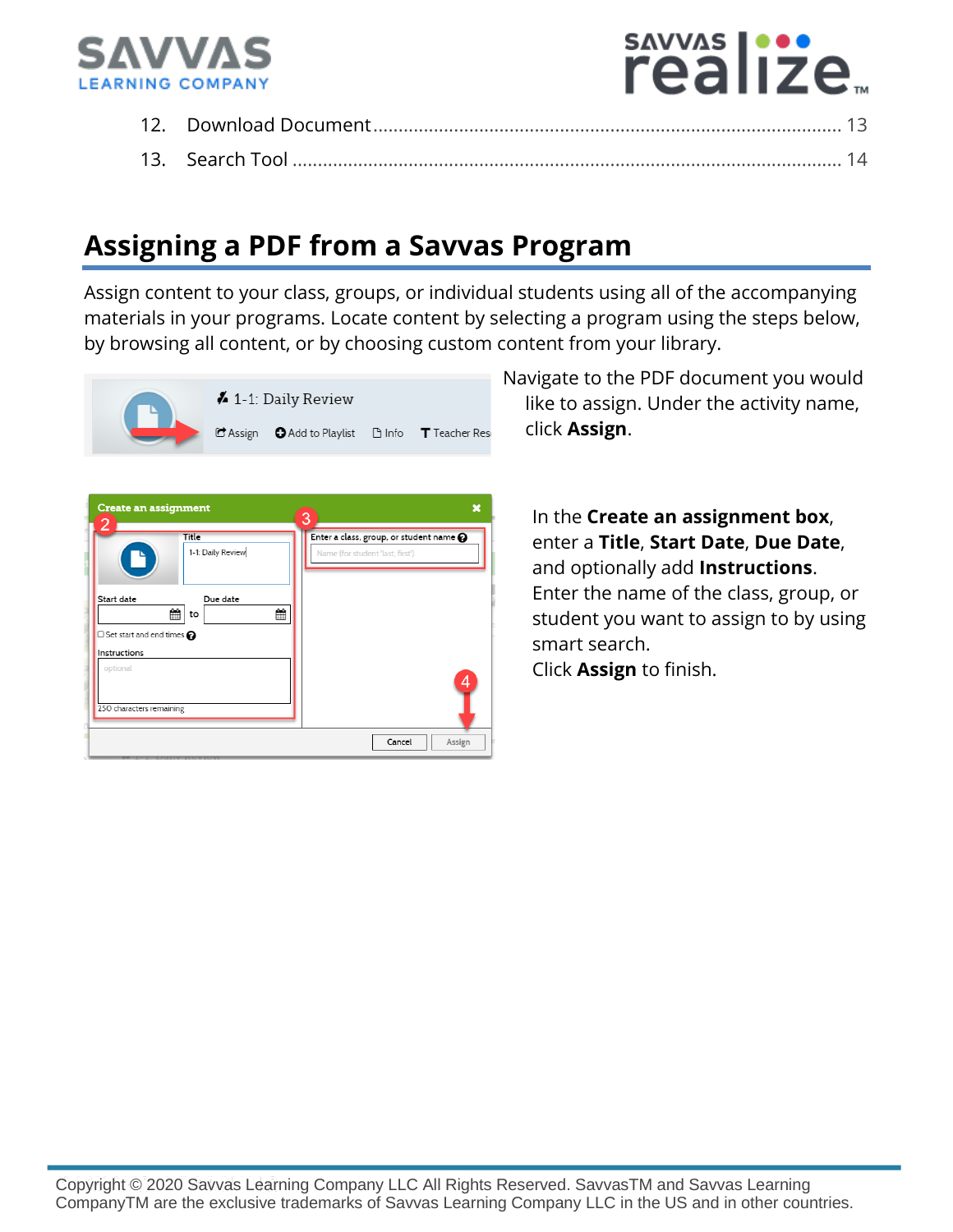



# **Assigning a custom PDF from your library**

You can assign your custom content, including links, attached files, Google Drive™ files, Microsoft<sup>®</sup> OneDrive® files, playlists, essay prompts, and custom tests from your library.

1. Click **MY LIBRARY** on the top menu bar, and then select the My Content tab.

| realize | BROWSE CLASSES DATA |            | <b>MY LIBRARY</b>                                                              | <b>CENTERS</b> |  |  |  |
|---------|---------------------|------------|--------------------------------------------------------------------------------|----------------|--|--|--|
|         |                     | My Content | Lice the filters on the left or this search hov to find the resources vou need | Shared With Me |  |  |  |



Click the ellipsis for the item you want to assign to students, and then click **Assign**.

| <b>Create an assignment</b><br>3                        |                            | 4                                                                                  | × |
|---------------------------------------------------------|----------------------------|------------------------------------------------------------------------------------|---|
| Ľ                                                       | Title<br>1-1: Daily Review | Enter a class, group, or student name $\odot$<br>Name (for student 'last, first'). |   |
| Start date<br>$\Box$ Set start and end times $\bigcirc$ | Due date<br>饂<br>雦<br>to   |                                                                                    |   |
| Instructions<br>optional                                |                            | 5                                                                                  |   |
| 250 characters remaining                                |                            | Cancel<br>Assign                                                                   |   |

In the Create an assignment box, enter a Title, Start Date, Due Date, and optionally add Instructions. Enter the name of the class, group, or student you want to assign to by using smart search.

Click **Assign** to finish.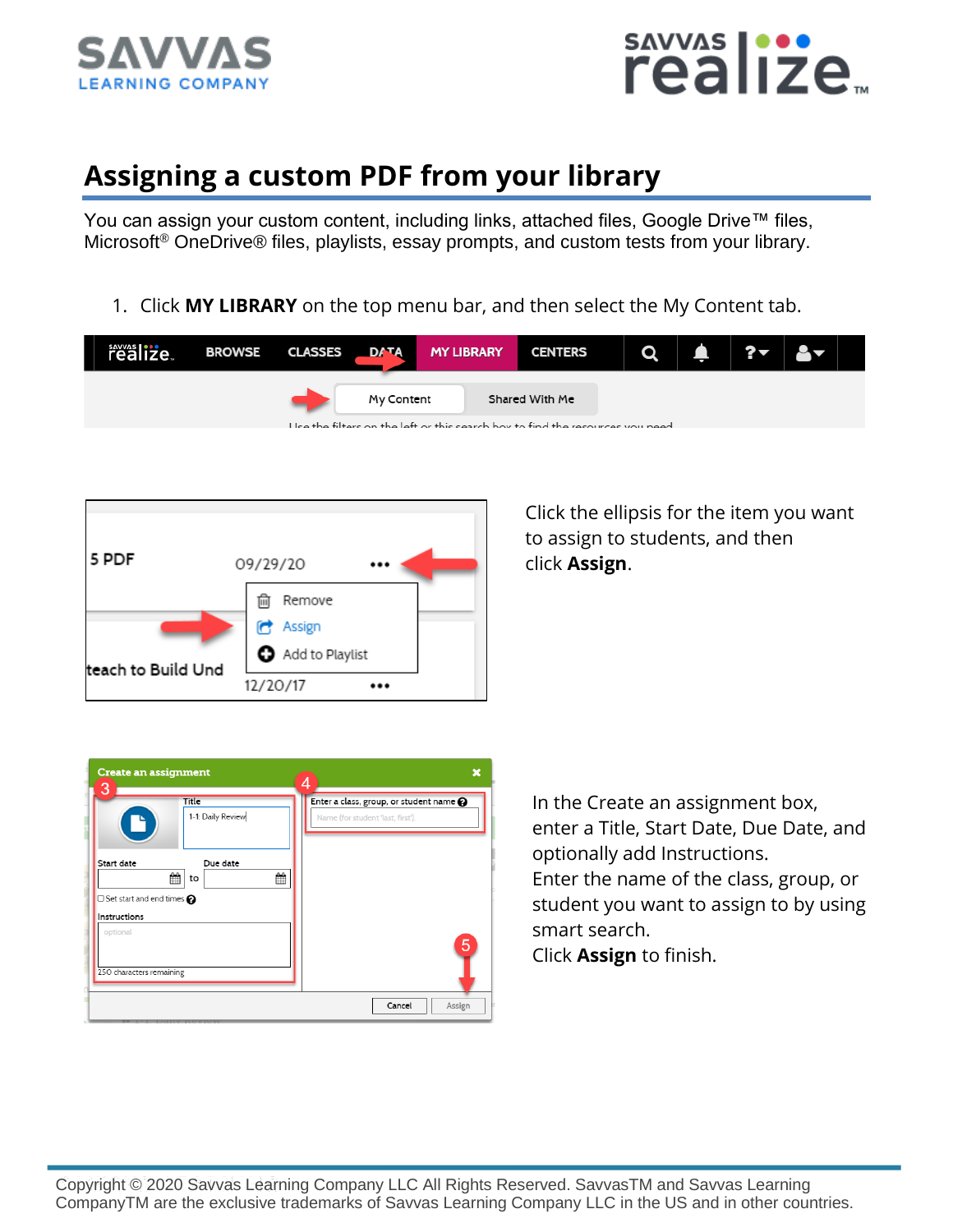



*Note: Currently the enhanced PDF interactive tools are not available for custom uploaded PDFs. Interactive tools are only available for assets that are:*

- *a program-based asset of a Savvas Realize program (not a custom upload),*
- *open within Realize (not for local download or within Realize Reader), and*
- *assignable.*

# **Using the new interactive tools for PDF assignments**

When you review a completed or "in progress" PDF assignment, you have a variety of tools to mark, annotate, highlight, add notes, and other options when reviewing PDF assignments.

*Note: Interactive tools are not visible when browsing program content.*



- 1. Exit
- 2. Assignment Name
- 3. Student Name
- 4. Score
- 5. Thumbnails
- 6. Page Navigation
- 7. Hand Tool
- 8. Zoom Tool 9. Fit Page
- 10.Annotation Tools
- 11.Print Page
- 12.Download Document
- 13.Search Tool

**1. Exit**



The exit button will exit the PDF assignment viewer and take you to the previous page.

Copyright © 2020 Savvas Learning Company LLC All Rights Reserved. SavvasTM and Savvas Learning CompanyTM are the exclusive trademarks of Savvas Learning Company LLC in the US and in other countries.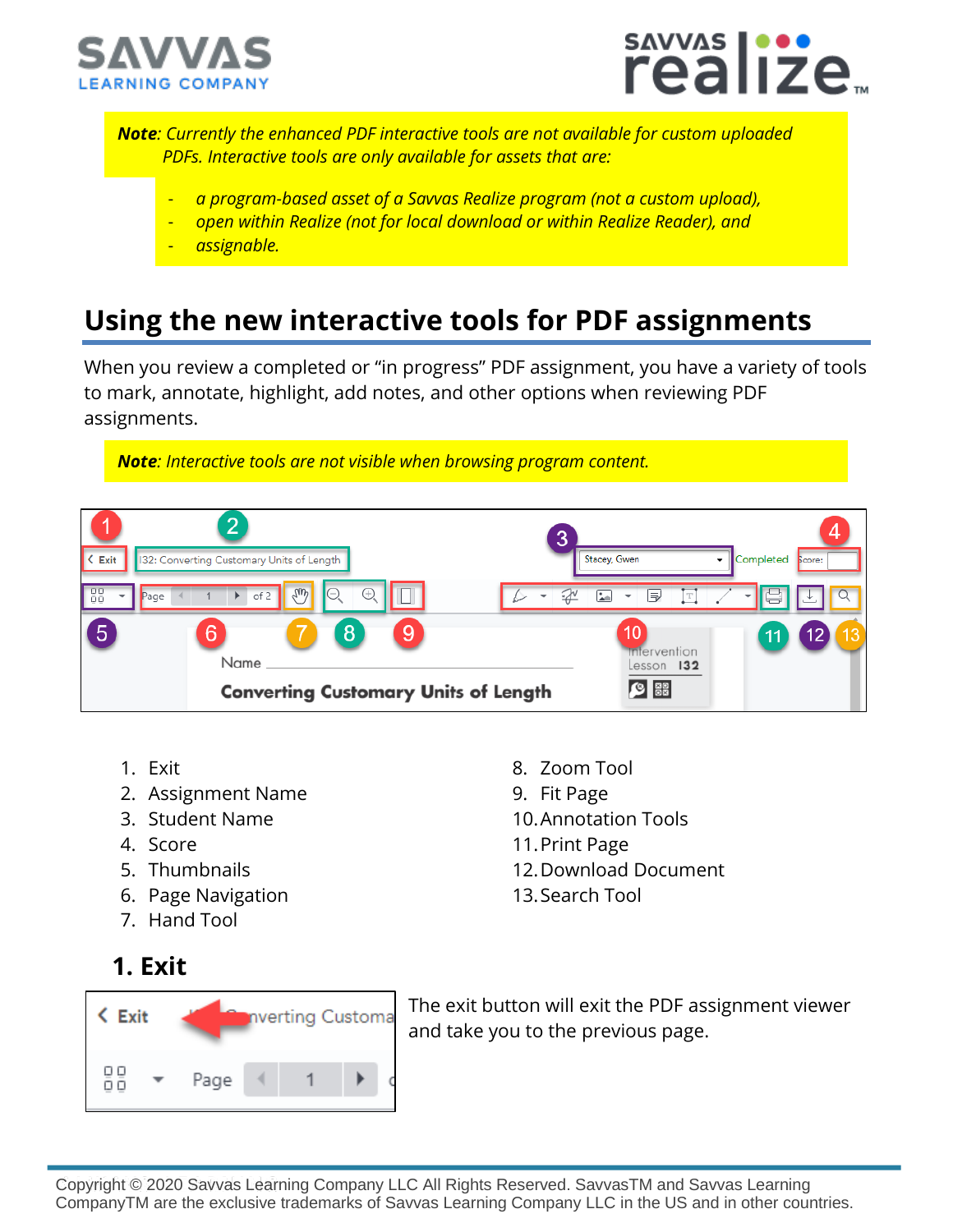



### **2. Assignment Name**



The assignment name is displayed at the top of the window, to the right of the Exit button.

#### **3. Student Name**



The student name appears in the upper right of the page, last name first.



Switch between students by selecting the dropdown arrow next to the current student's name and select a new student.

#### **4. Score**

| Completed Score: |  |
|------------------|--|
|                  |  |

This section displays the assigned score for the assignment.

To assign a score:

- 1. Enter the score in the text field.
- 2. The field will briefly flash **Saved**.
- 3. To **change** the score, select the **Pencil** next to the score and then **enter** the new score.





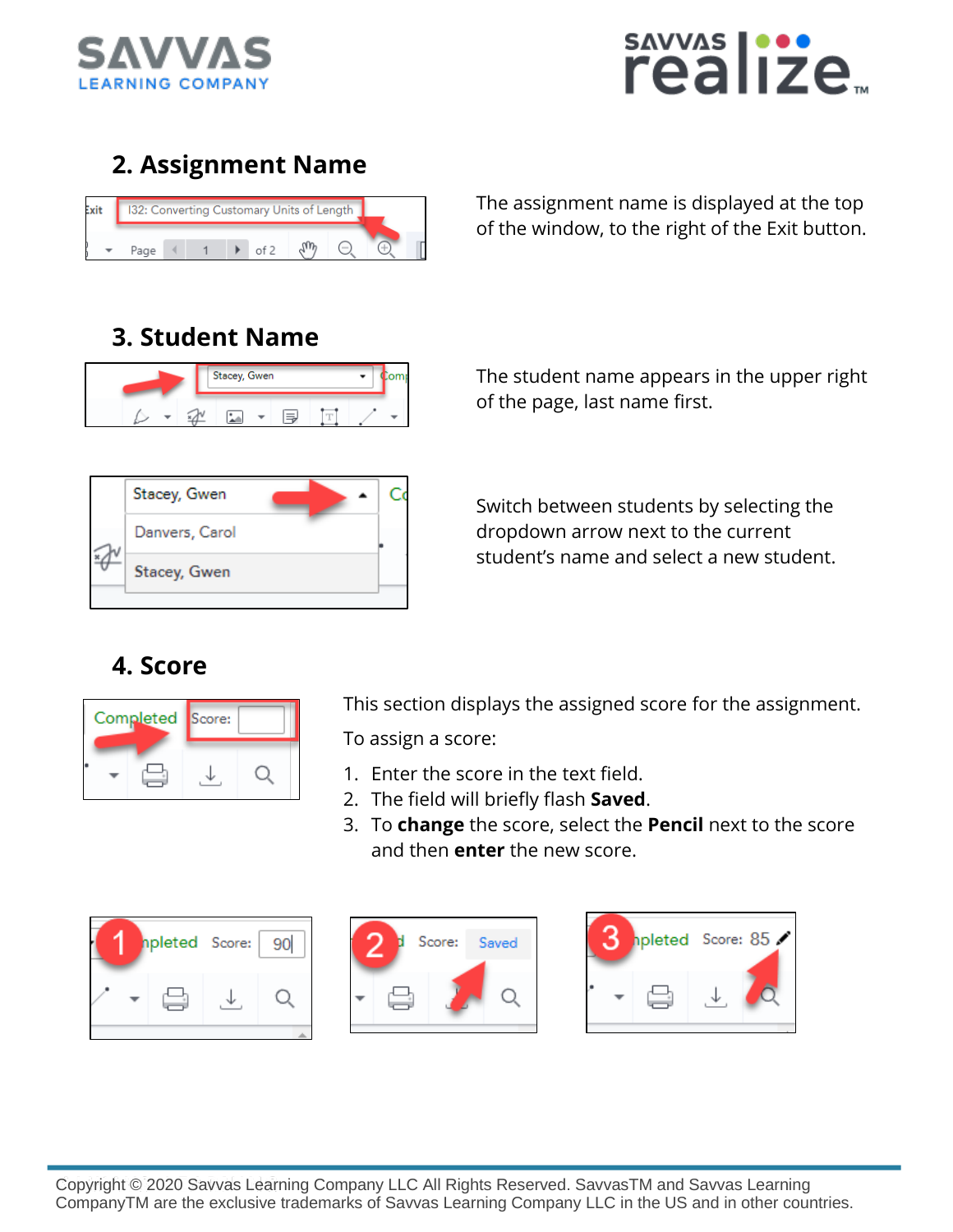

# savyas |···<br>realize<sub>™</sub>

# **5. Thumbnails**



The thumbnails button opens a sidebar on the left of the page to help you quickly navigate the document. You can change what appears in the side bar by selecting the dropdown arrow, then choose from:

**Thumbnails**: Display a thumbnail image of each page

**Outline**: Displays an outline of each heading in the document

**Annotations**: Display all annotations in the document

**Bookmarks**: Display all bookmarks in the document

## **6. Page Navigation**



The page navigation buttons allow you navigate through the document. Select the back and next arrows or enter a number in the middle field to move directly to a page.

*Note: Page navigation also displays the total number of pages on the right. The current image displays Page 2 of 2 total pages.* 

#### **7. Hand Tool**



The hand tool allows you to freely move the page around. This is helpful when you are zoomed into the document.

#### **8. Zoom Tool**



The magnifying glasses decrease or increase the size of the document.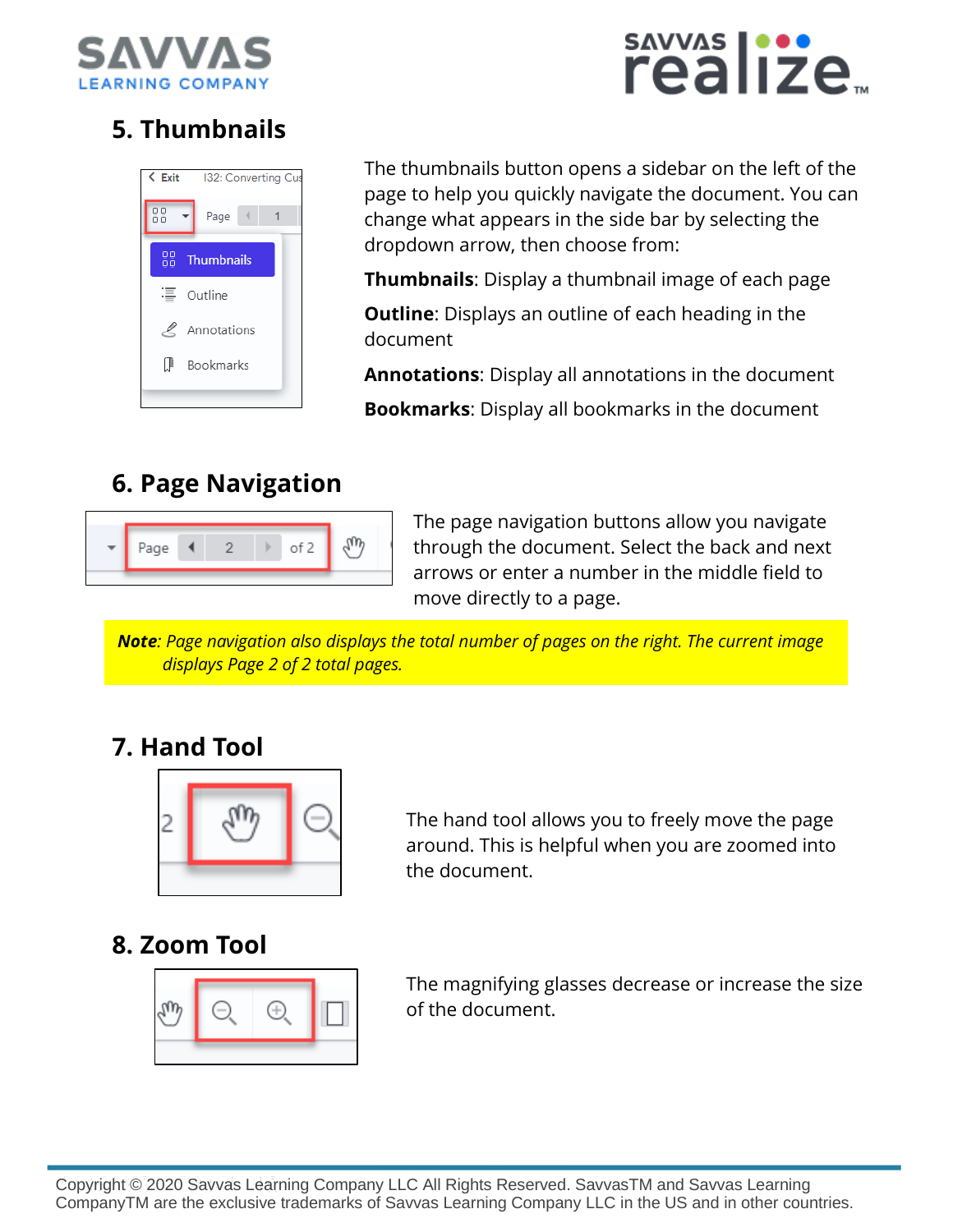



#### **9. Fit Page**



The screen icon resizes the page to fit within the view of your screen.

### **10. Annotation Tools**



The annotation tools allow you to draw, highlight, and place images or notes on the document.

The tools include:

- A. Markup tools
- B. Signature tool
- C. Image tools
- D. Note tool E. Text tool
- 
- F. Shape tools

*Note: Depending on your screen size, these tools may appear combined into one button.*



#### **Markup Tools**

The markup tool is a combination of 4 tools: Drawing, Freeform Highlight, Text Highlighter, and Eraser. When these tools are selected, a tool options bar may appear under the main menu bar. Not all tools will have a tool bar.

| $\leq$ Exit<br>132: Converting Customary Units of Length                                                                                                                                       | Completed Score: 85<br>Stacey, Gwen |
|------------------------------------------------------------------------------------------------------------------------------------------------------------------------------------------------|-------------------------------------|
| $\frac{0.0}{0.0}$ $\rightarrow$ Page (1 ) of 2 $\binom{0.0}{0.0}$ $\binom{0.0}{0.0}$ $\binom{0.0}{0.0}$                                                                                        |                                     |
| $\bullet\bullet$<br>$\blacksquare$ 100% $\blacktriangleright$ $\blacksquare$ 17 pt $\blacktriangleright$ $\blacksquare$ Normal $\blacktriangleright$<br>$\mathbf{v} = \mathbf{v} + \mathbf{v}$ |                                     |
| Intervention<br>$\cdots$<br>Name<br>$lecon$ 132                                                                                                                                                |                                     |

Copyright © 2020 Savvas Learning Company LLC All Rights Reserved. SavvasTM and Savvas Learning CompanyTM are the exclusive trademarks of Savvas Learning Company LLC in the US and in other countries.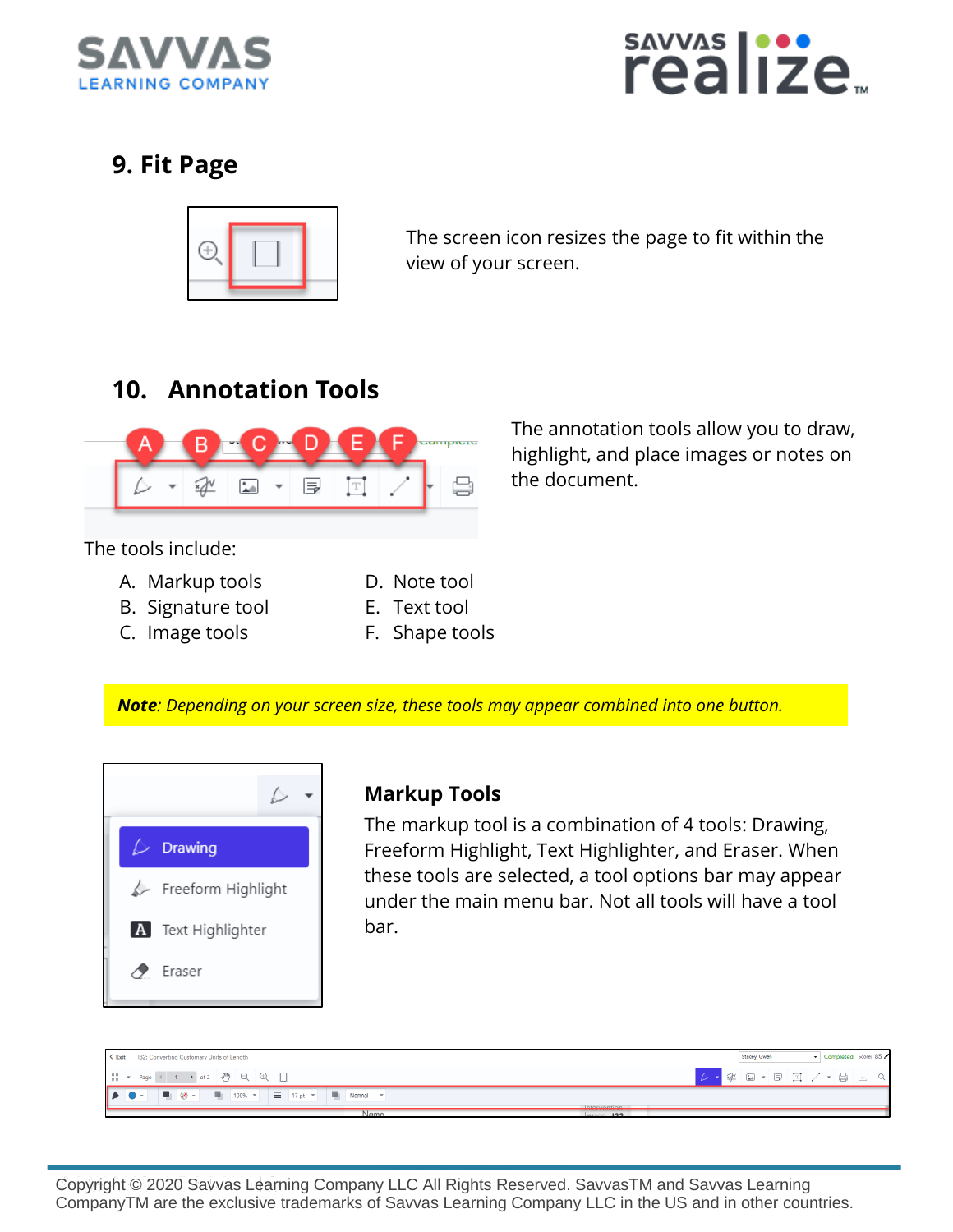





**Drawing**: This tool allows you to draw on the PDF like you would paper. There are several options that allow you to customize this tool.



- 1. **Pen Color**: Select the color of the drawing tool.
- 2. **Background Color**: Add a background tool to the pen tool/annotation.
- 3. **Opacity**: Adjust the opacity of the drawing tool. Lowering the opacity can give the drawing tool a highlighter appearance.
- 4. **Pen Width**: Select the width of the markup tool.
- 5. **Display Mode**: Choose from 12 display modes. Display modes change the appearance of the drawing and anything behind it. This will vary depending on the mode chosen, the color selected, and the foreground and background color that is being drawn over.

To deactivate the tool, click an area outside the PDF. With no tools activated, you can select an annotation by clicking it and change the appearance, move it around, resize it, or delete it by pressing the delete key or the trashcan icon on the right side of the tool menu bar.





**Freeform Highlight**: This tool allows you to highlight areas of the PDF. You have several options to customize this tool once selected. They are the same as the drawing tool options but have been pre-set to use as a highlighter.

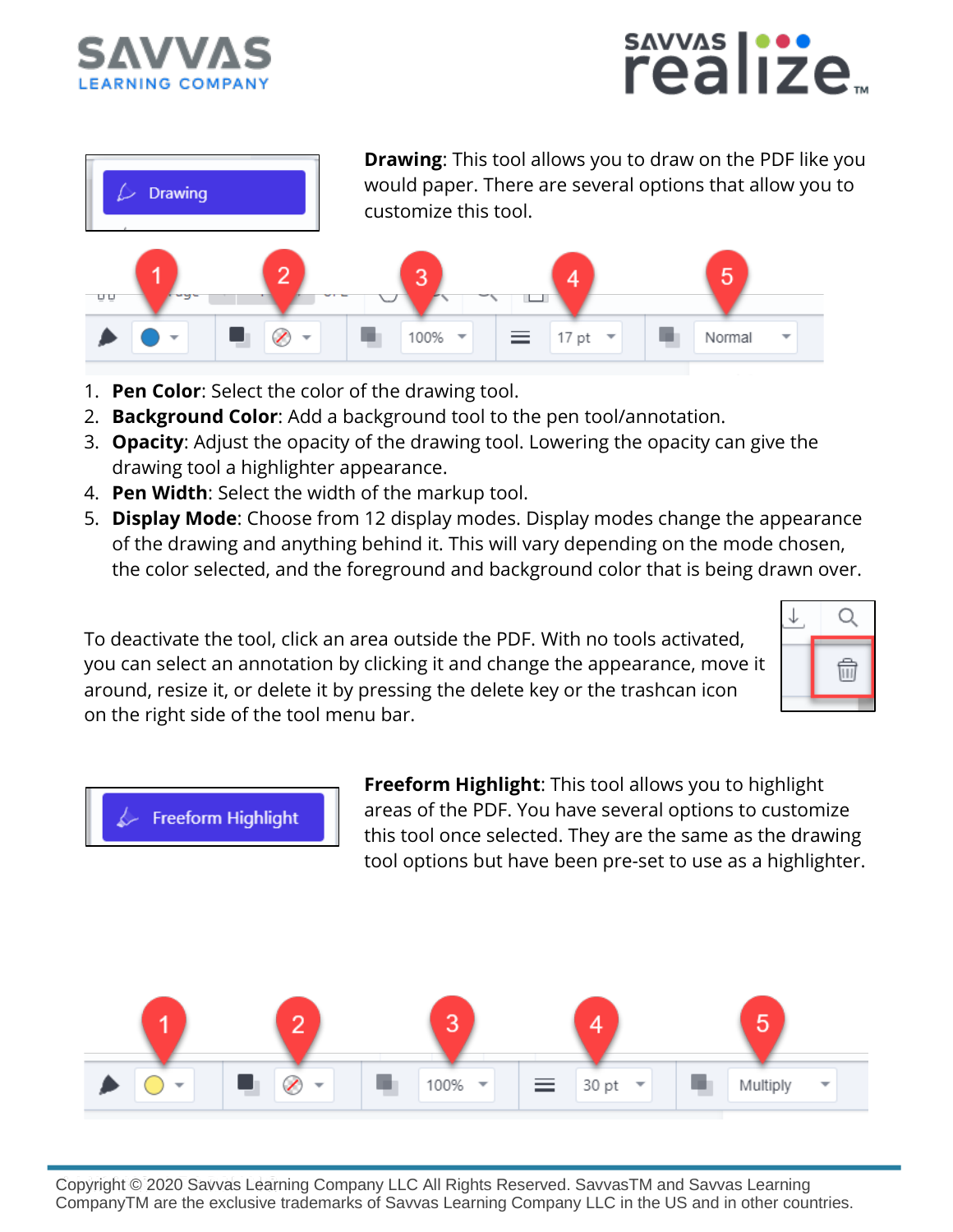

- sAVVAS | ...<br>realize
- 1. **Color**: Select the color of the drawing tool.
- 2. **Background Color**: Add a background tool to the pen tool/annotation.
- 3. **Opacity**: Adjust the opacity of the drawing tool. Lowering the opacity can give the drawing tool a highlighter appearance.
- 4. **Pen Width**: Select the width of the markup tool.
- 5. **Display Mode**: Choose from 12 display modes. Display modes change the appearance of the drawing and anything behind it. This will vary depending on the mode chosen, the color selected, and the foreground and background color that is being drawn over.

To deactivate the tool, click an area outside the PDF. With no tools activated, you can select an annotation by clicking on it and change the appearance, move it around, resize it, or delete it by pressing the delete key or the trashcan icon on the right side of the tool menu bar.





- 1. **Color**: Select the color of the highlighter.
- 2. **Opacity**: Adjust the opacity of the drawing tool. Lowering the opacity can give the drawing tool a highlighter appearance.
- 3. **Display Mode**: Choose from 12 display modes. Display modes change the appearance of the drawing and anything behind it. This will vary depending on the mode chosen, the color selected, and the foreground and background color that is being drawn over.

To deactivate the tool, click on an area outside the PDF. With no tools activated, you can select the annotations by clicking on it and change the appearance or delete it by pressing the delete key or the trashcan icon on the right side of the tool menu bar.

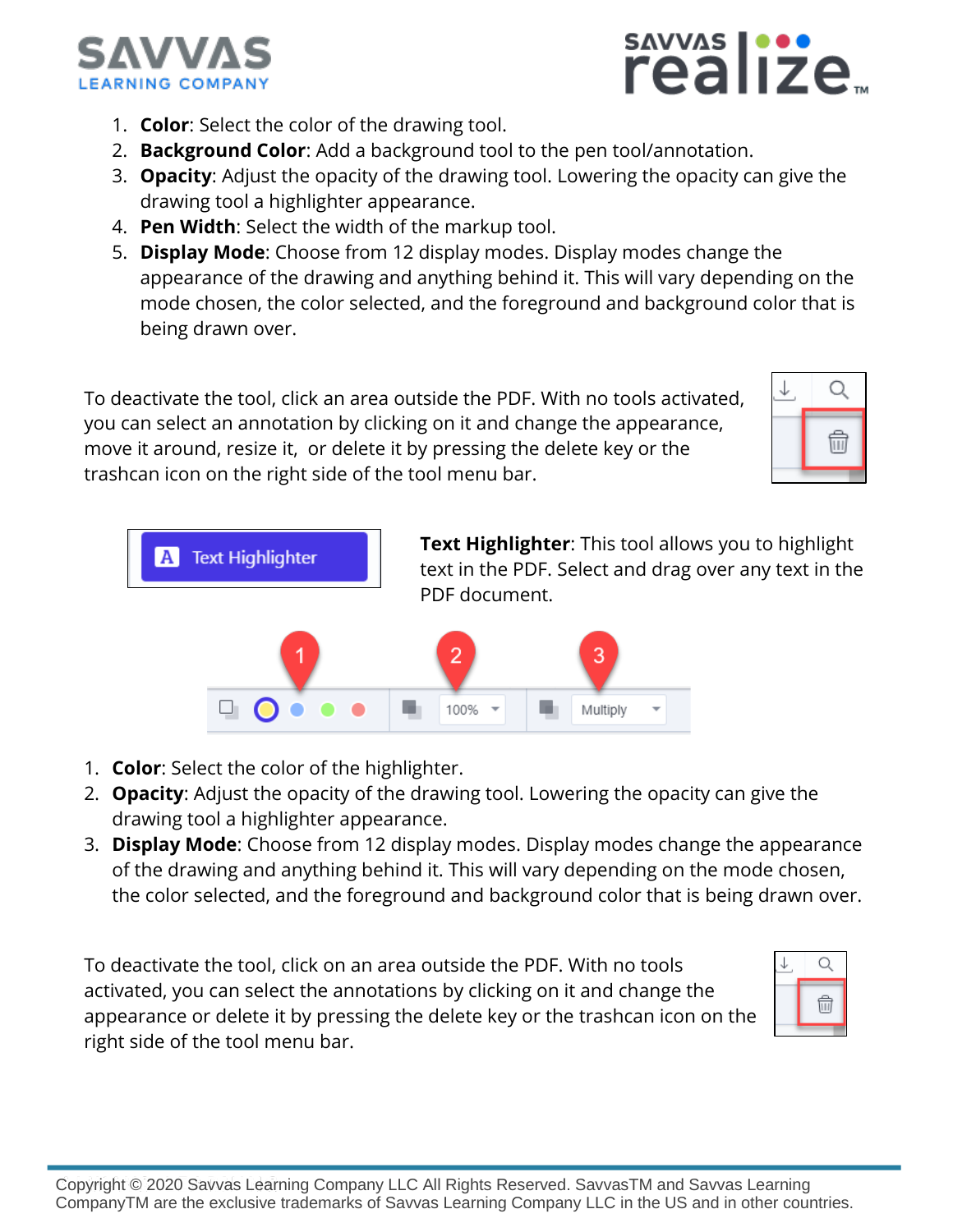Eraser

# sAVVAS |...<br>realize

**Eraser**: This tool allows you to erase parts or all drawing or freehand highlighter annotations. You can resize the brush size of the eraser using the options under the main menu bar. To deactivate the tool, click on an area outside the PDF.

#### **Signature:**

This tool allows you to add a drawing signature to the PDF document. After drawing a signature in the center box, click **Done**. The signature you draw will be added to the center of the PDF page you are on. To move or resize, select the signature

- 1. **Color**: Select the color of the signature.
- 2. **Drawing Area**: Draw your signature in this area.
- 3. **Clear Signature**: Clear your signature and any markings from the drawing area.
- 4. **Store Signature**: Store multiple signatures for use for use within the same review session.
- 5. **Cancel/Done**: Press Cancel if you do not want to apply your signature. Press Done to save your signature and add it to the PDF document.

When you store a signature, clicking the Signature tool will open a pop-up box where you can select a saved signature. Select the signature you want to use or **add a new signature**. Click **Cancel** to close the box without adding a signature.





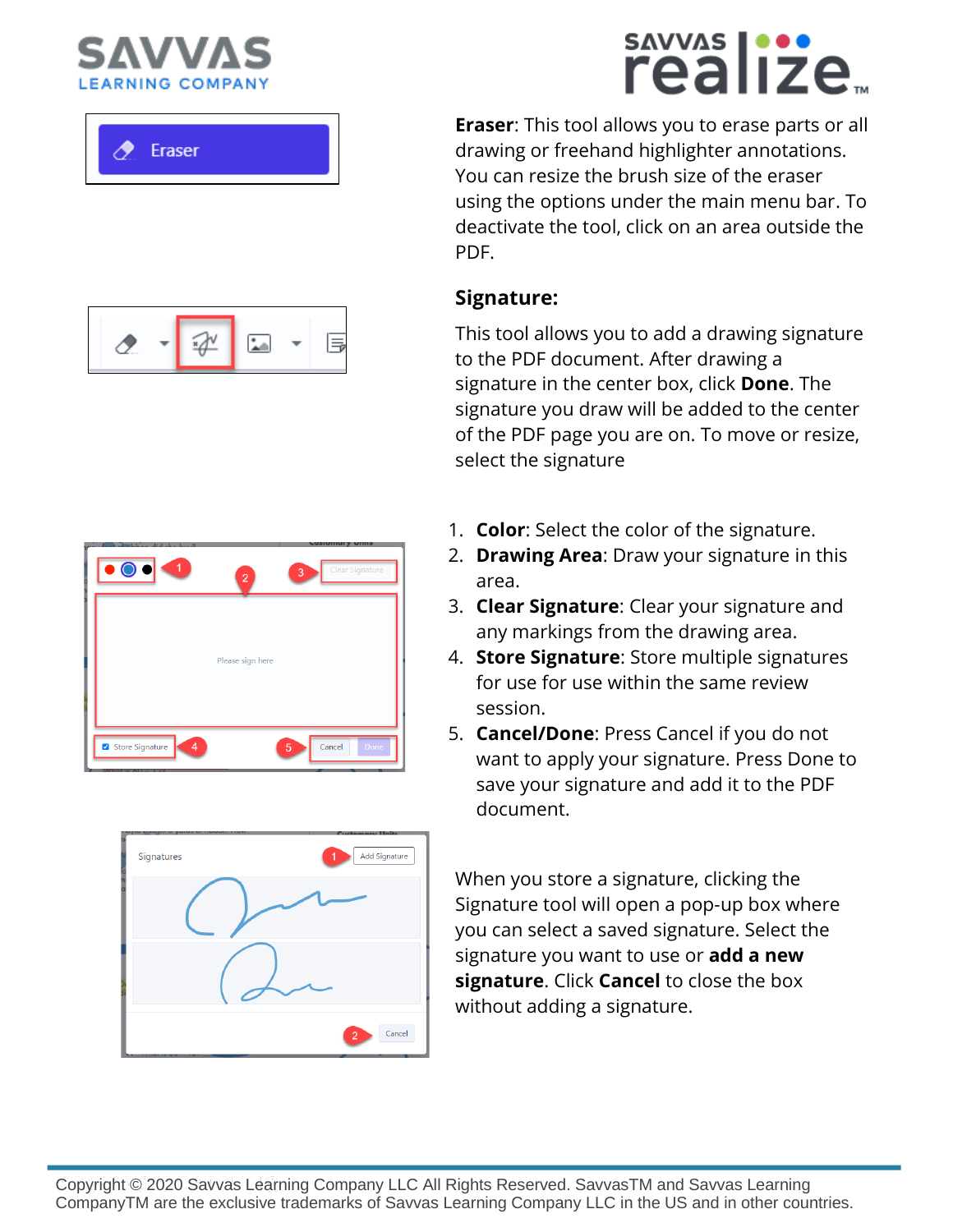





#### **Image Tool:**

This tool allows you to add an image from your computer.

#### **Stamp Tool:**

You can add (1) premade stamps or (2) custom stamps to the document. Click **Custom Stamp** on the top right of the standard stamp pop-up box to open the custom stamp pop-up box.

| <b>APPROVED</b> | <b>NOT APPROVED</b> | <b>DRAFT</b>        |
|-----------------|---------------------|---------------------|
| <b>FINAL</b>    | <b>COMPLETED</b>    | <b>CONFIDENTIAL</b> |
| Cancel          |                     |                     |



(1) Stamp Tool (2) Custom Stamp Tool



#### **Note Tool:**

This tool allows you to place notes anywhere on the document. When you place a note, you can begin typing to add text to the note. You can format the text by selecting the text and using keyboard commands. (Control/Command + B= bold, Control/Command  $+$  I = Italicize). To move the note, "select + hold" the note icon to drag it around.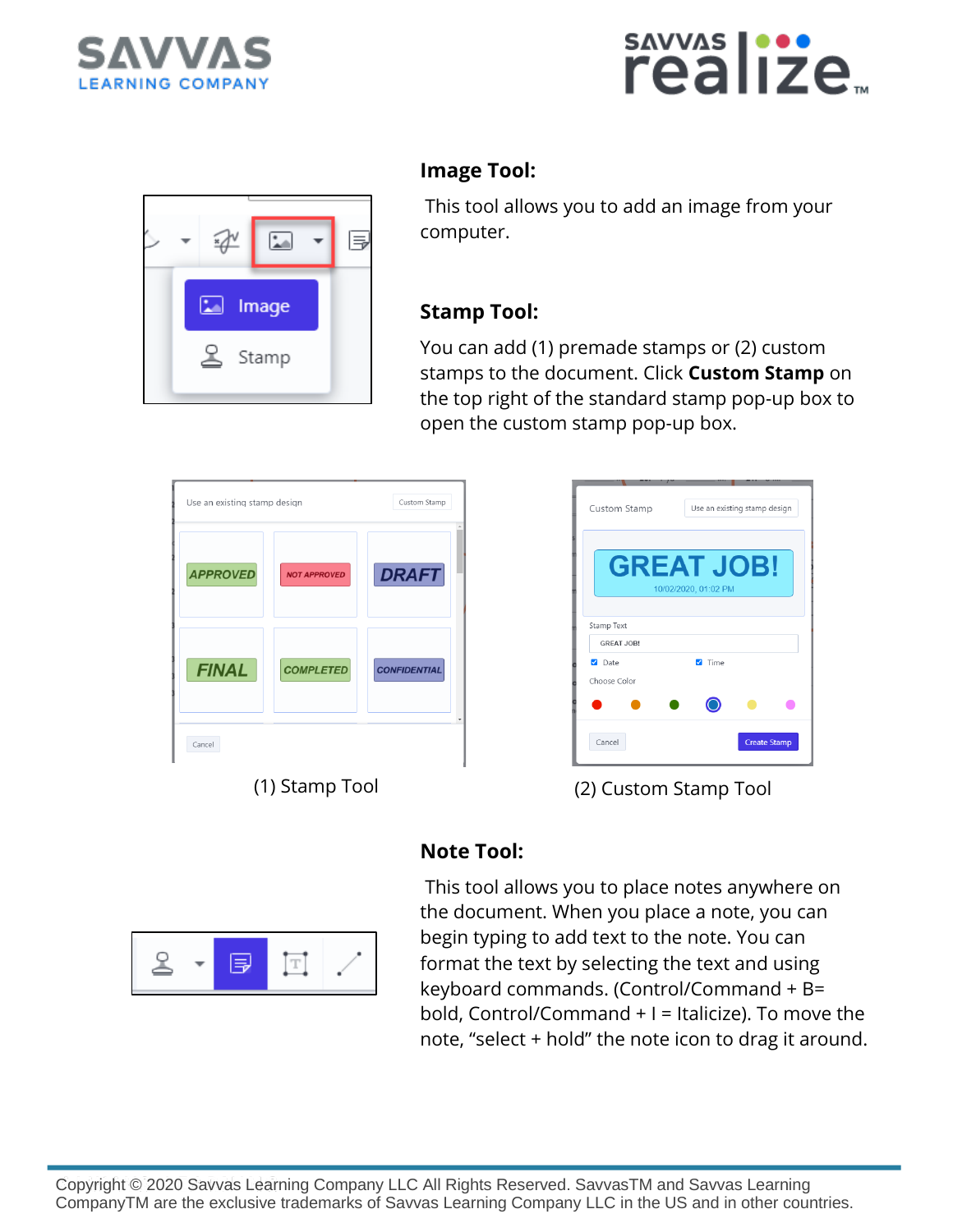

- 1. **Color**: Choose the color for the note
- 2. **Icon**: Select the icon for the note.



#### **Text Tool:**

This tool allows you to add text to the document. Select anywhere on the PDF document to add text box. Once you have typed some text, click outside the text box to deactivate the selection. Click once on the text box to select it. When selected you can resize the text box, move the text box, or delete it. Double click the text box to edit the text.



- 1. **Color**: Select the color of the text.
- 2. **Background Color**: Select the color of the text background.
- 3. **Opacity**: Select the opacity of the text.
- 4. **Text Font/Size**: Select the font and point size of the text.
- 5. **Horizontal Alignment**: Select left, middle, or right alignment of the text.
- 6. **Vertical Alignment**: Align text to the top, middle, or bottom of the text box.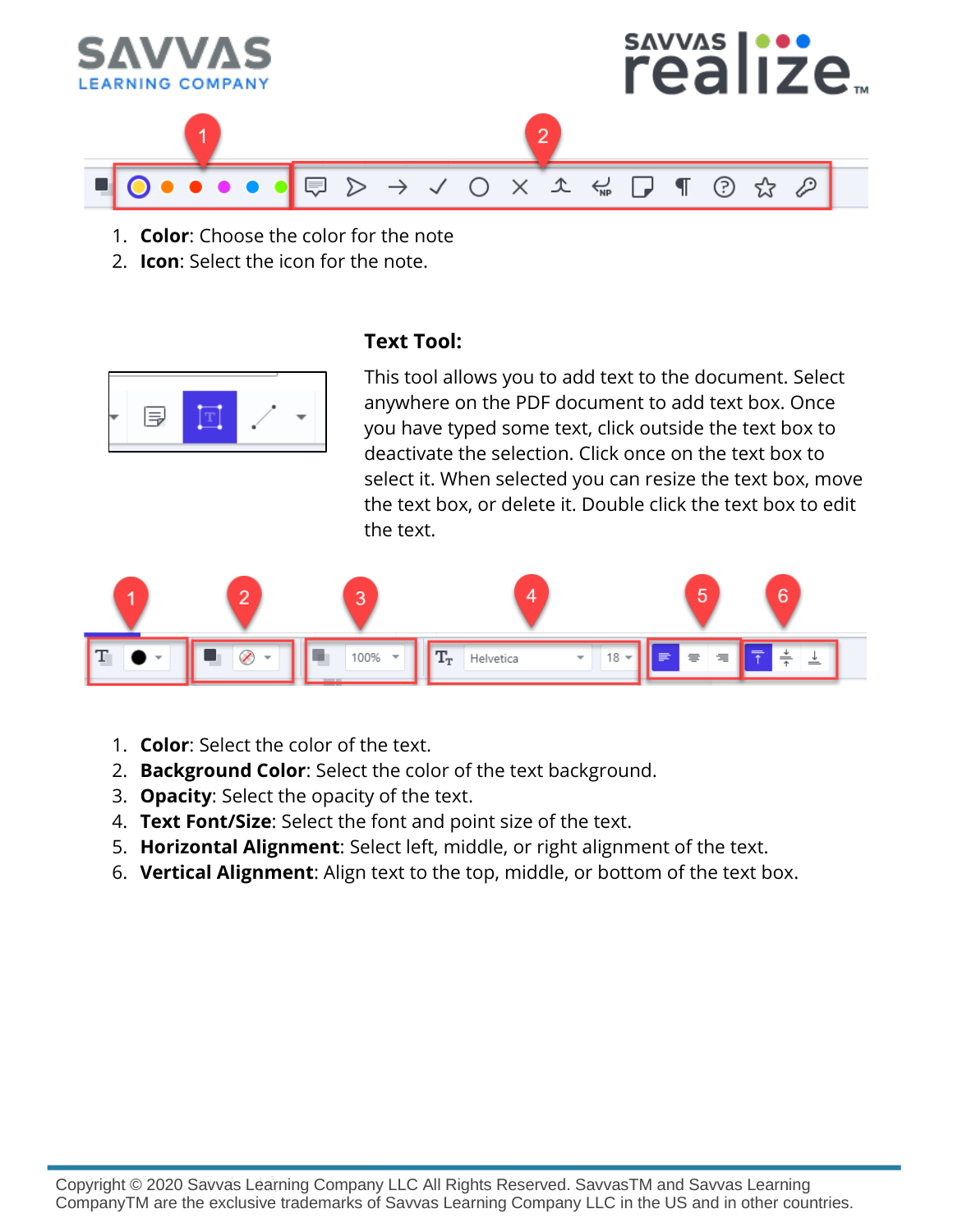



#### **Shape Tool:**

This tool allows you to add lines and shapes to the document. You can select from Line, Arrow, Rectangle, Ellipse, Polygon, or Polyline. To begin drawing, select the shape and then click and drag. Some shapes, like the polygon and polyline tool, require multiple clicks. To deactivate the tool, click an area outside the PDF. With no tools activated, you can select the shape and change the appearance or delete it by pressing the delete key or the trashcan icon on the right side of the tool menu bar.

savyas |···<br>realize<sub>™</sub>



- 1. **Line Color**: Select the line color of the shape.
- 2. **Fill Color**: Select the fill color of the shape.
- 3. **Opacity**: Select the opacity of the shape.
- 4. **Line Width**: Select the line width of the shape.
- 5. **Line Appearance**: This option will vary depending on the shape you have selected. Select to add/change the arrows at the beginning and end of the shape. Change the appearance of the line to dashed, solid, or dotted.

#### **11. Print Page**



Select the print page icon to print the PDF document.

# **12. Download Document**



Select the download icon to download the document to your computer.